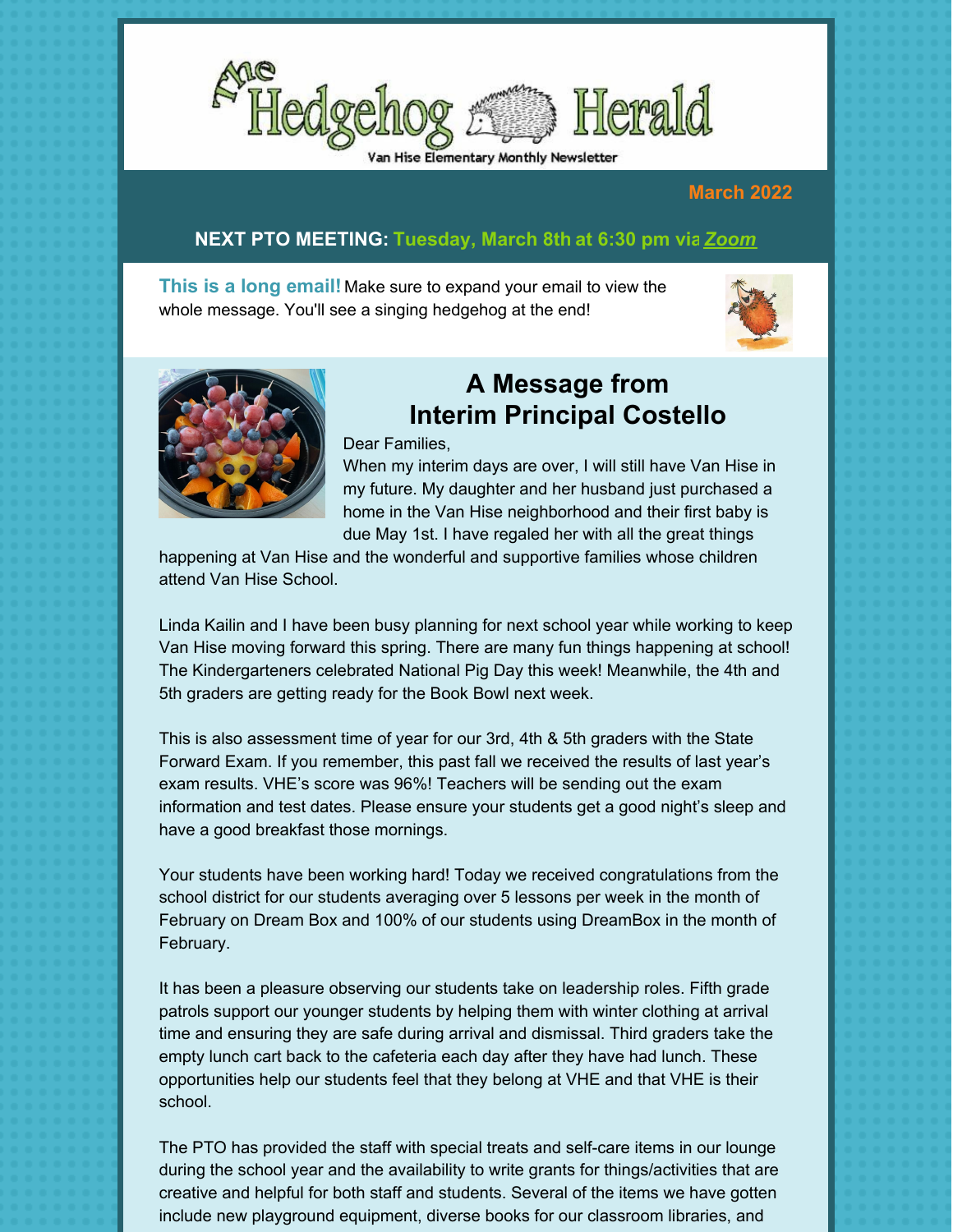assessment and literacy materials.

We are looking forward for our continual partnership in the coming months. Thank you for your support and the honor of working with your students.

Sincerely, Kathy Costello, Interim Principal

#### Events at a Glance | MARCH **MARCH 8 PTO MEETING via Zoom** 6:30 pm Zoom link **[HERE](https://us02web.zoom.us/j/89179812285?pwd=U3RSR1ZIeUdhSWZRaGtRLzVsMVUrQT09) MARCH 9 4TH GRADE BOOK BOWL** Zoom Link **[HERE](https://madison-k12-wi-us.zoom.us/j/8523291427) MARCH 10 FAMILY CONNECTIONS GROUP** Discussion group for families of students who are experiencing learning difficulties/struggles. 6:30 pm Zoom link **[HERE](https://www.google.com/url?q=https://madison-k12-wi-us.zoom.us/j/95431896266&sa=D&source=calendar&ust=1646602128636527&usg=AOvVaw3JdwZlkkg86AYHlTc1iHmm) MARCH 11 5th GRADE BOOK BOWL** Zoom Link **[HERE](https://madison-k12-wi-us.zoom.us/j/8523291427) MARCH 17 FAMILY EMPOWERMENT GROUP** Discussion group for families of Black and Brown children to help lift these voices. 6:30 pm Zoom link **[HERE](https://www.google.com/url?q=https://madison-k12-wi-us.zoom.us/j/95431896266&sa=D&source=calendar&ust=1646602128636527&usg=AOvVaw3JdwZlkkg86AYHlTc1iHmm) MARCH 18 NO SCHOOL**

**MARCH 28 - APRIL 1 SPRING BREAK**



# **COVID NEWS**

#### **Van Hise Testing Closed**

The Van Hise school-based testing site has closed, along with other school sites. Because of this change, we wanted to be sure families had a resource for the public testing sites. You can schedule a public site test **[HERE](https://publichealthmdc.com/coronavirus/testing)**. The school nurse has rapid tests available, but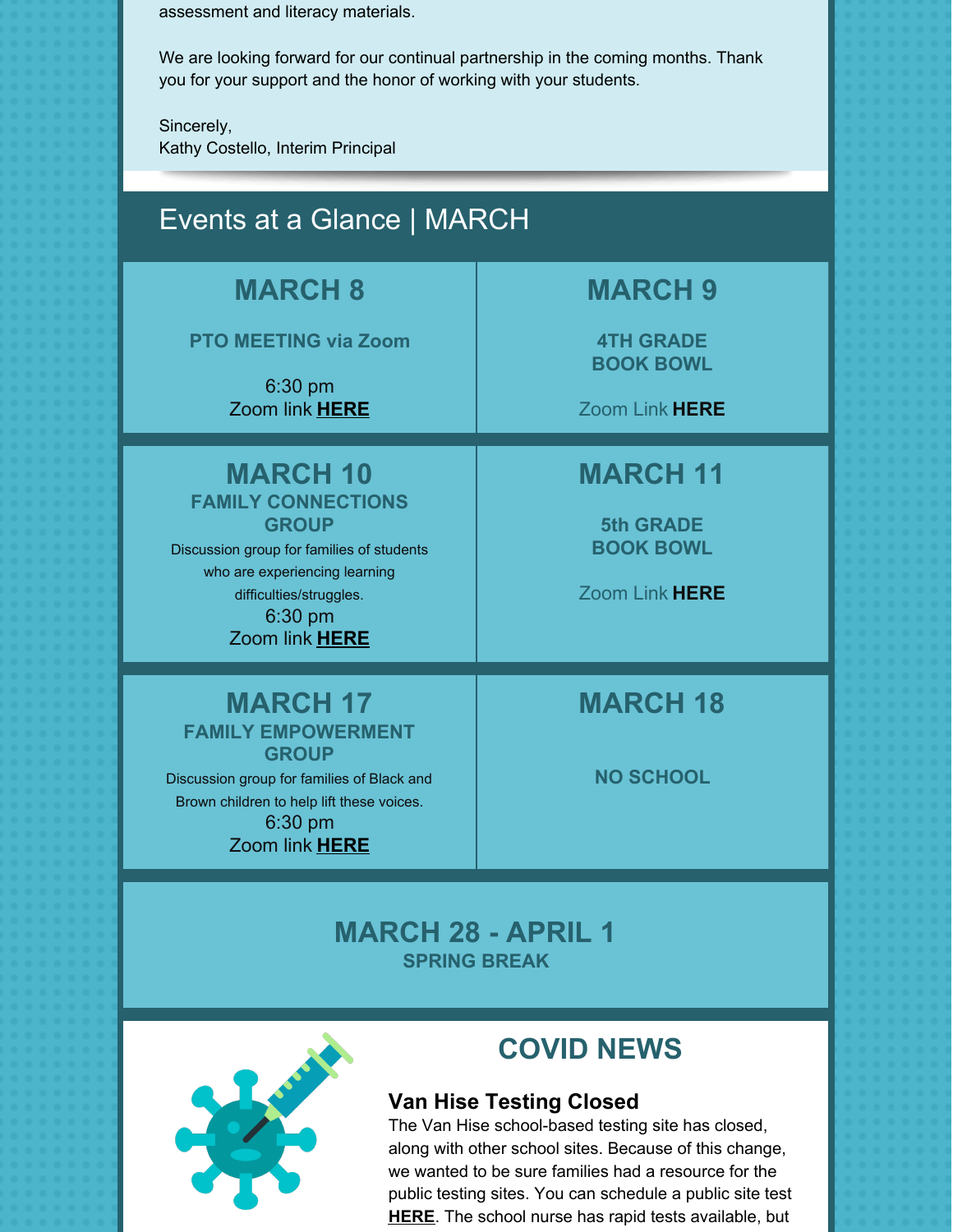only enough for those who cannot access tests elsewhere. Please contact Nurse Lauri Ysen for information (608-204-4632).

#### **COVID-19 Pfizer Vaccine Clinics Pediatric, Adolescents, and Adults**

MMSD is partnering with SSM Health to host COVID vaccine clinics for students, staff, and family members who are 5 years old and older. Register for an appointment by visiting our **[website](https://www.madison.k12.wi.us/student-staff-support/health-services/covid-health-and-safety-guidance/vaccine-clinics)** where you will find sign ups for each clinic organized by age group. Contact VHE Nurse, Lauri Ysen (608-204-4632) if you have questions about the COVID vaccine or any of the vaccine clinics.

*-Dawn Sebranek, Health Services*

#### **Van Hise Welcomes New Nursing Assistant**

Dawn Lawler will begin her work next week in the nursing office at Van Hise as a nursing assistant. We are excited to have a new member of the Health team!



# **Sign Up to be a Lunch Recess Volunteer**

Lunch Recess Volunteer shifts are now posted through the end of the school year. There are lots of unfilled shifts in March!

Consider treating your child to a surprise shift on the playground. It's a blast to hang out, talk and play with our fun-loving hedgies!

*[Sign](https://www.signupgenius.com/go/4090b4aafa92baaf49-lunch) up* to help staff supervise recess.

If you have not already, you will need to create an account in *MMSD's [Volunteer](https://appgarden6.app-garden.com/VolTrackWI3269.nsf) Tracker* (or update your profile if you have not already done so this school year) before volunteering.

*Thanks to the many hearty volunteers who filled shifts through the coldest months!. It will get better from her on out! The staff are so grateful for the support.*

### **The Book Bowl (aka Battle of the Books) RETURNS!**

4th and 5th grade students who choose to participate in the Book Bowl read books from a provided list and work with their team to answer questions about those books. This year, due to COVID restrictions, family/friends are invited to view the event live over zoom!

#### **4th Grade: March 9th, 9:30 - 10:30 Zoom link** *[HERE](https://madison-k12-wi-us.zoom.us/j/8523291427)*

#### **5th Grade: March 11, 9:30 - 10:30 Zoom link** *[HERE](https://madison-k12-wi-us.zoom.us/j/8523291427)*

All teams receive the same questions and may have the titles and authors in front of them. The winning team/s will share a traveling trophy. All players will receive certificates. Good luck to all participating students!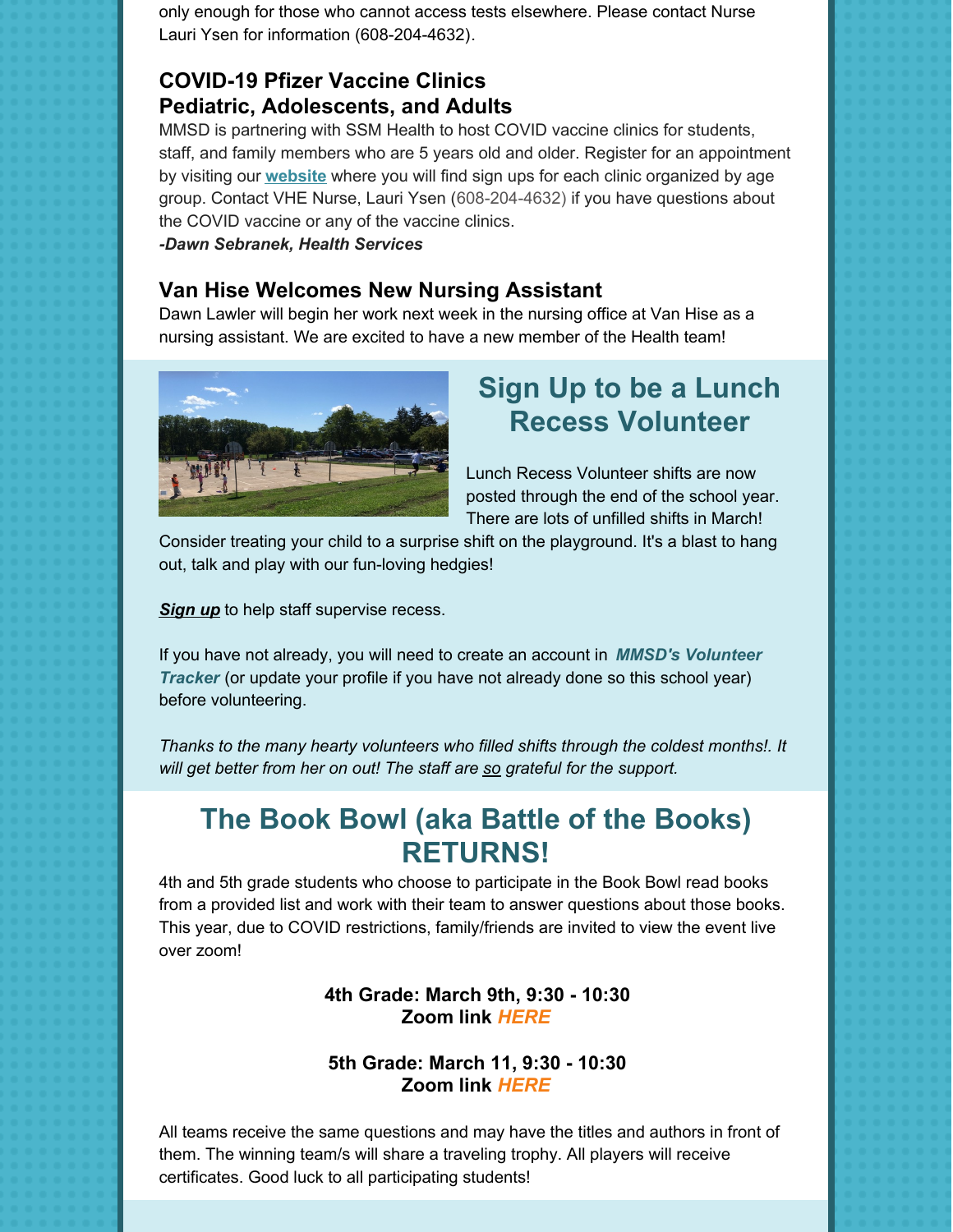

### **Join the VHE Girls on the Run team!**

Twice a week for 8 weeks, participants will have fun, make friends, develop new skills and find joy in movement! In Girls on the Run, trained and caring volunteer coaches lead 3rd – 5th graders through our research-based curriculum which strengthens physical, emotional and social health. Call GOTR at 608-831-4687 with questions.

#### **Practice Schedule:**

Tuesdays & Thursdays, April 12 - June 2 3:30-5:00 pm, Outdoors @ VHE 5K Celebration, June 4th, 9 AM **Registration now open!**

**GOTR [Registration](https://www.girlsontherunscwi.org/Program-Registration) & Additional Info**

\*Financial Assistance is Available\* Click *[HERE](https://files.constantcontact.com/a35ed802501/02a6bf90-0013-4abb-9422-4b5634dffc49.pdf)* for a flyer in English and Spanish.



# **THANK YOU!**

I want to thank everyone for helping make the kids' heart challenge such a success! **As a school we raised \$18,000 for the American Heart Association**. Claire Anderson from Ms. Kraemer's kindergarten class was our top donor and got to

name our gym for the rest of the year. The new name of our gym is "Claire's Hedgie Gym".

During the Kids' Heart Challenge, students were working on jumping and jumping rope. Jumping rope is excellent cardiovascular training, because it involves the whole body. It can also help raise your heart rate two to three times faster than other exercises. As we were learning about heart health students were practicing getting their hearts stronger.

During our jumping rope unit students were working towards their ninja belts. Each grade level had their own number of jumps to get to complete their ninja belt training. Students worked their way from a white belt all the way to black belts!



- Ms. Sorensen







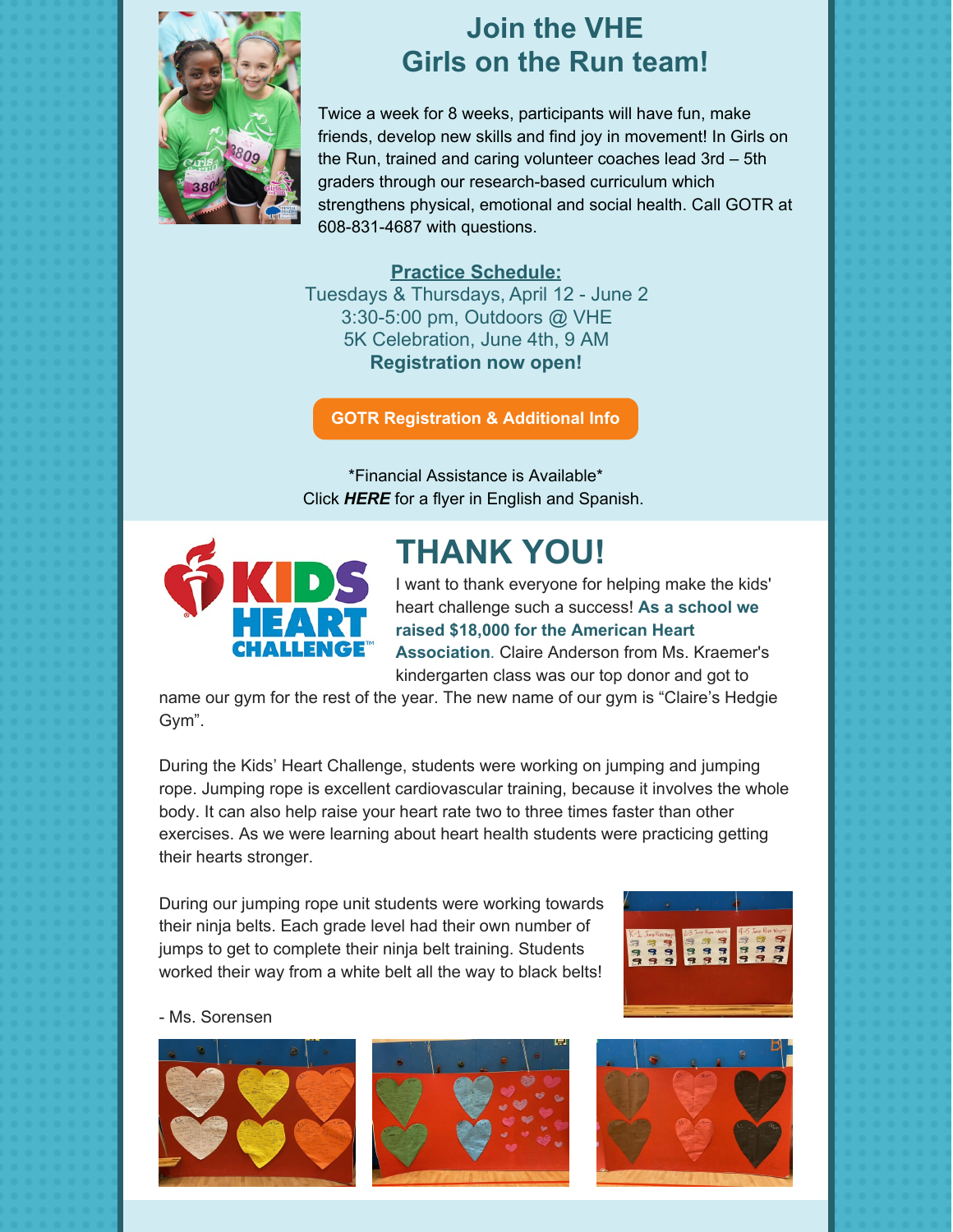

### **A Message from our Social Worker**

There continues to be a shortage of after school care options in the city of Madison. Therefore, we are looking to build a list of parents/guardians who are willing to walk another student home (or allow them to spend time at their home after school) for those

caregivers who are having problems finding after school care. Please reach out directly to school social worker, *Rachael [Nachtwey](mailto:rlnachtwey@madison.k12.wi.us)*, if you'd like to volunteer your availability. Thank you!

**Ongoing Needs (gender neutral preferred)** Sweat pants - sizes 6-7

Snow Boots - sizes 3 to 7 Snow pants - sizes 8-14

Although we appreciate the willingness of our community to donate more items in other sizes, we are currently accepting only the above due to space constraints. Items may be dropped off in the vestibule with Rachael's name on it. Thank you!

Rachael Nachtwey (pronounced *Nahk-way)* [rlnachtwey@madison.k12.wi.us](mailto:rlnachtwey@madison.k12.wi.us)

# **Madison West Dance Team Winter Clinic**

There is a Dance Clinic coming up on March 12th at West High School. This is an awesome opportunity for future Regent dancers grades K-8 to learn about the West High School Dance Team. K-5 dancers will learn one routine, 6th-8th graders another - both will be performed at the year end showcase on March 16th. Dancers will also work on dance skills, body control & form, and play some fun dance related games. All participants receive Poms and a Madison West Dance Team t-shirt.

**Sign Up Deadline:** March 10th, 2022

**Date/Time:** Saturday, March 12th, 9am - Noon

**Location:** Madison West High School, Stevens Gym-entrance on Regent

**Cost:** \$45 per student, Sibling Discount - \$5 per registration

**What to Wear/Bring:** Clothes to comfortably dance/move in, face mask (all dancers will be masked at all times), tennis shoes, water bottle, a small snack and a big smile!!

**SIGN UP & [MORE](https://docs.google.com/forms/d/e/1FAIpQLSezQdfHpWPolSEEzvozQtb7n9e60AmYNDupZ0VXScn6raZlzA/viewform?usp=pp_url) INFO**



# **Tri4Schools Training Program @ Rennebohm**

This year, the Tri4Schools training program will be organized as a community training team and will meet at Rennebohm

Park rather than Van Hise. Children Age 8-12 are eligible to register. Practices will be